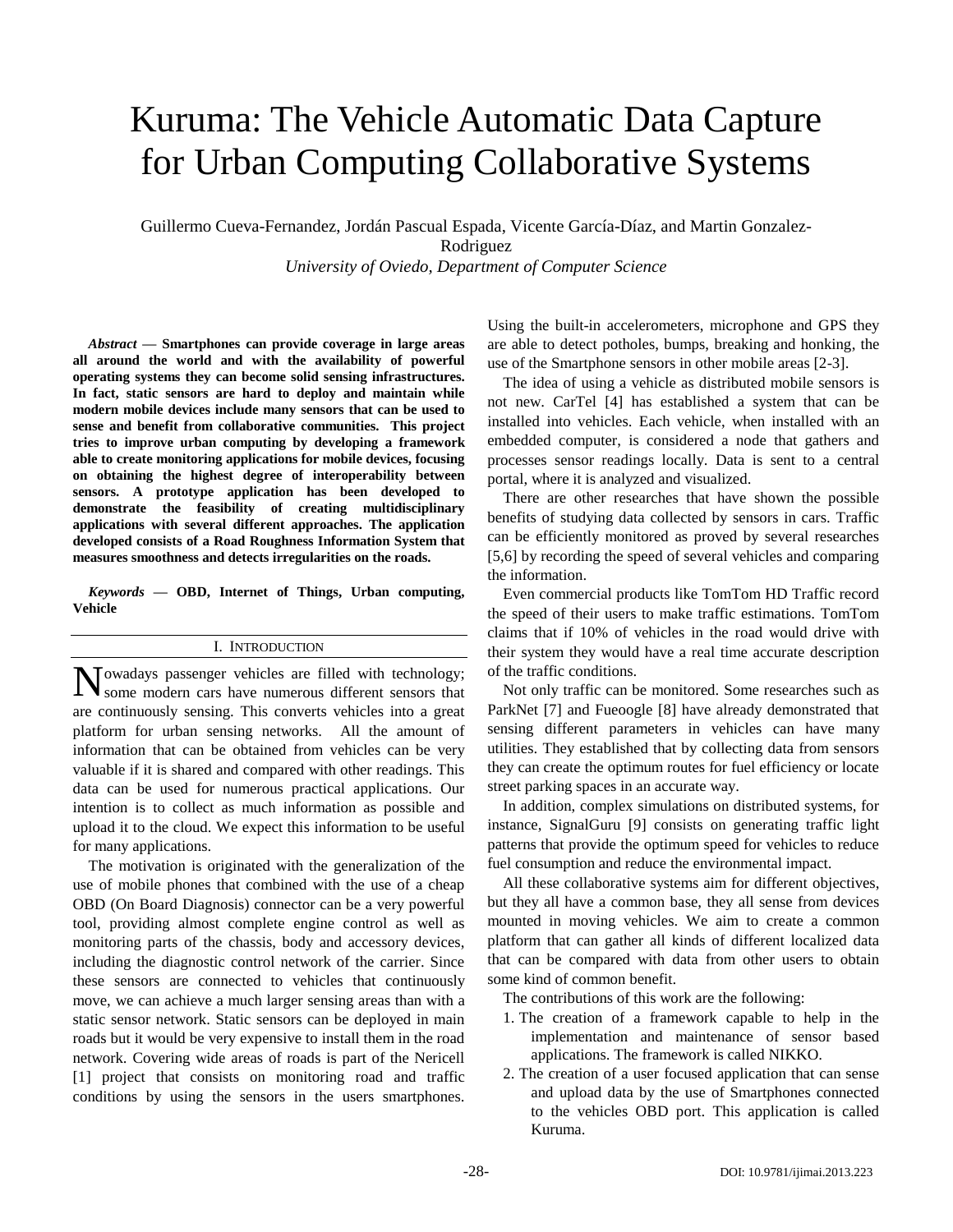3. The discussion of four possible uses that can be based on the Kuruma application, including black box applications, road hazard detections systems, automatic suspension setting recommendations and a study of the relationship between road roughness and fuel consumption.

The remainder of this paper is structured as follows: first, in Section 2 we present an overview of the NIKKO framework. In Section 3 we describe the main concepts related to the Kuruma application. In Section 4 we show a practical use of Kuruma through a road roughness information system. Section 5 underlines other possible applications for Kuruma. Finally, in Section 6 we indicate our conclusions and future work to be done.

#### II.THE NIKKO FRAMEWORK

In order to satisfy the objectives of the project, we designed and created a new framework that helps us to generate a system in which sensors can be easily managed to create many kinds of applications that use different types of sensors (Fig. 1).



Fig. 1. NIKKO Overview

The framework was designed to obtain as much flexibility as possible with sensors. In order to enable a quick and efficient way to change the destination of the sensor notifications, a configuration file has been kept separated from the source code so that it can be easily modified without the need of recompiling. NIKKO has the ability of adding, deleting and interchanging sensor notifications with a simple file that can change the complete behavior of the applications. That way, the applications that use the framework can be very flexible and valuable tools that are easily maintainable.

The core function is to monitor the events that the sensors generate and to create the specific response actions included in the configuration file (Fig. 2).



Fig. 2. NIKKO Modules

When the module receives a new event, it checks if the received event is one of the events that it has to handle. If it is included on the list, it calls the method of the actions it has assigned.

NIKKO is conFig.d by an XML file. The file provides the relationships between the sensors events and the actions they have to trigger. The configuration file can be obtained from a local file in the device or a remote location in a web server.

Internal and external sensors are encapsulated in events that are triggered when sensors reading reach a specific measure.

The Device Actions module is used to send the actions when an event is triggered. This module can be highly conFig.d and can create all sorts of actions, including uploading to servers or notifications in applications.

#### III. KURUMA

The Kuruma application senses the information from vehicle surroundings. The application is based on the NIKKO framework developed for Android devices. It uses an OBD Bluetooth port to connect to the sensors of the vehicle that is monitored.

Taking in consideration all the sensors that can be connected to a phone with the OBD port, it points out the need to collect data and upload it to share it with other users. There could be hundreds of possible applications.

Our intention is to create the base for an application that gathers localized data from vehicles to show the feasibility of these kinds of systems.

The developed application can monitor any standard parameter such as speed or engine load (called PIDs) from an OBD port of a vehicle. Likewise, any nonstandard PIDs could be easily added and monitored (Fig. 3).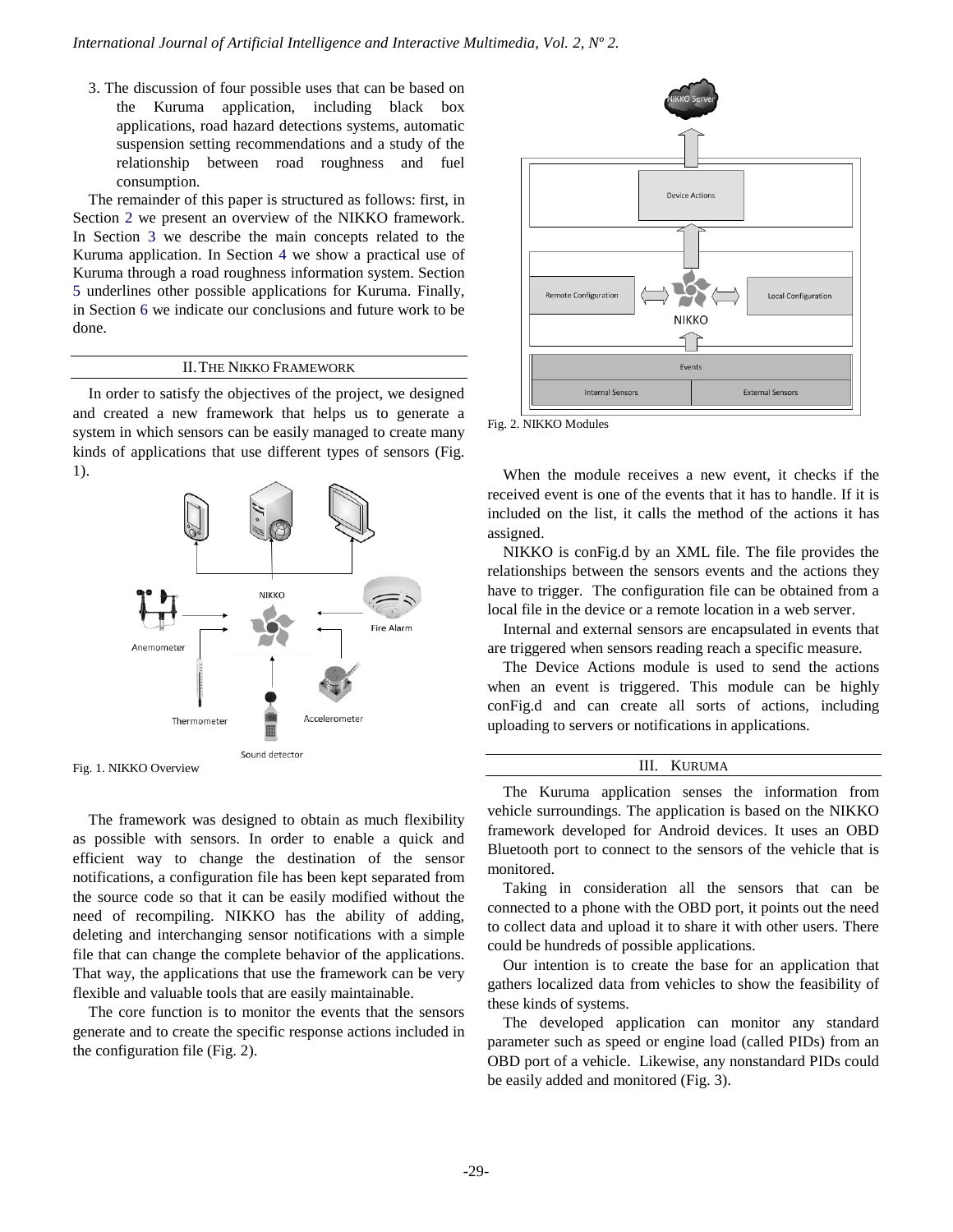

Fig. 3. Kuruma Application

Once the application is started it will begin searching for paired Bluetooth devices. If it finds an ELM327 Compatible Bluetooth OBD adapter it will start sending requests to obtain the sensors indicated in the configuration file. Then, the application will show in the device screen the values obtained from the vehicle's OBD port.

The application uses the NIKKO framework to manage the different sensors. With NIKKO, the actions that the application has to perform when there is a specific event are easily configurable. By changing the XML configuration file the application can show in the application screen or upload to a server the monitored sensors.

### IV. PRACTICAL APPLICATION

To demonstrate the Kuruma's potential we have developed a naïve system that could lead to future research lines of investigation.

#### *A. Road Roughness Information System*

The application consists on developing a cheap system to create and maintain information of the roughness in roads. Pothole Patrole [10] focuses on detecting potholes and bumps, but does not measure the state of the roads. In a deteriorated road there could be no potholes at all, so this system would not find any irregularities. Potholes appear in weakened roads, so the ideal system would help detecting irregular roads and potholes. Our objective is to not only focus in detecting potholes but also adding the ability to track the state and smoothness of the roads.

To achieve these objectives the system uses Smartphones with built-in accelerometers and GPS receivers. The mobile phone users will record with the accelerometers the alterations of the roads and will report them to a centralized server. This information is useful to generate a detailed map of cracking, rutting, patching and potholes without the need of special expensive vehicles that measure roughness of the roads.

The motivation is to create a system that monitors in real time the smoothness of the roads by the help of phone accelerometers. Fig. 4 shows an example.



Fig. 4. Road Roughness Information System

Phone users obtain data that will be able to generate a more detailed and realistic map of the actual state of the roads. Thus, by increasing the accuracy of the information on the roads, maintenance can be done in a much more efficient way, selecting only the roads that really need a service. In addition, after the conservation works the road evolution can also be monitored.

#### *B.Implementation*

To implement the system we have used an application that runs in an Android phone that will collect data from the accelerometers using our special algorithm and emit it to the system data server.

The data is sent to the server and must be collected while driving a vehicle. The Android application will be in standby mode without transmitting data; only when the accelerometer sensors detect a perturbation, the data will be sent. The data that the application sends will be the intensity of the acceleration, the speed of the vehicle in the acceleration moment and the location provided by the GPS.



Fig. 5. Road Roughness Information System Output

Providing the speed is crucial because the same bump at different speeds can cause different accelerations. For example, a big bump at a very low speed could be inappreciable for the accelerometer sensors. That is why speed data is necessary to ensure that the data is valid. The user can forget to stop the application and while he is walking, the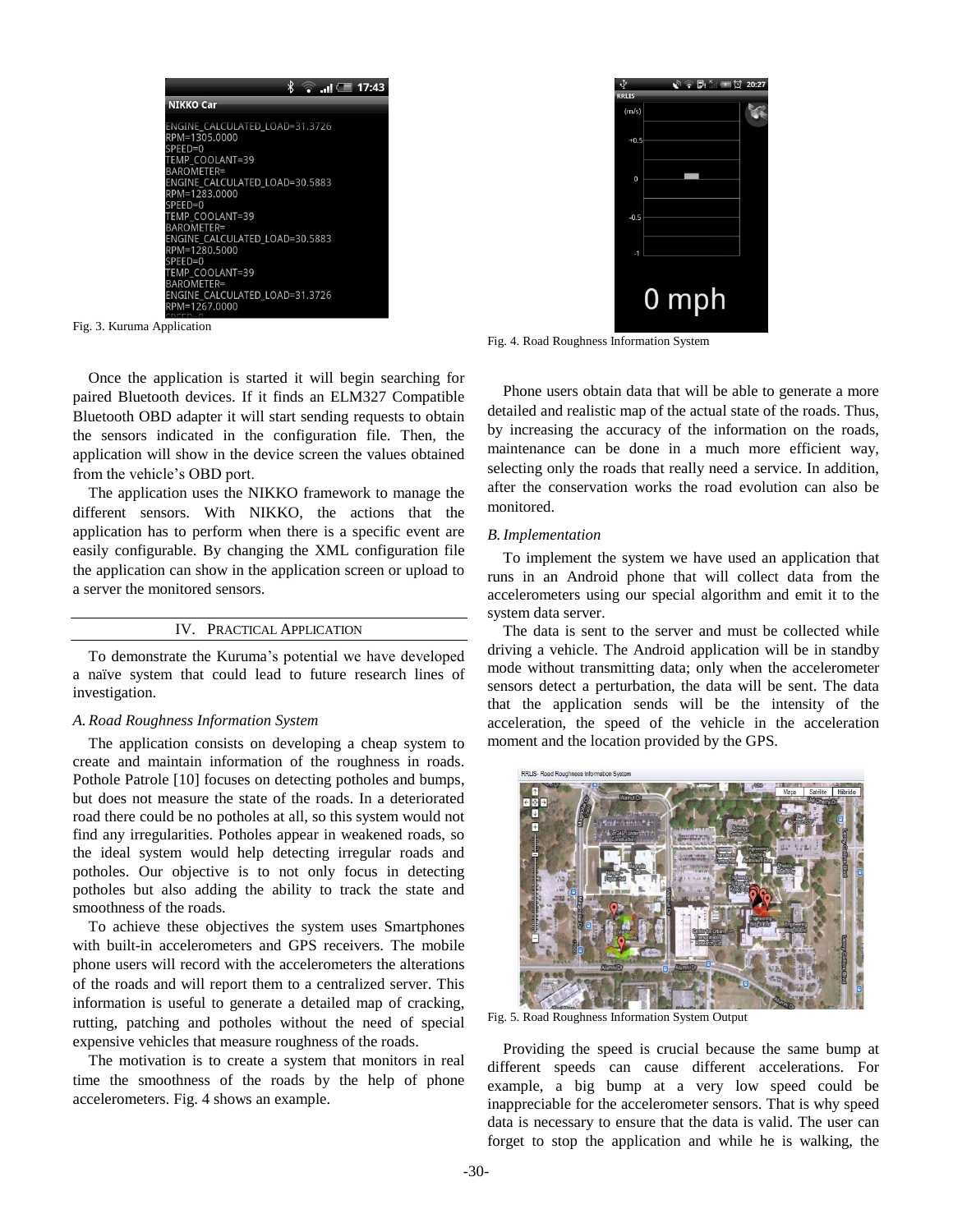application will be aware of this and discard this data without sending it. After the data is classified it is shown in a map available through an Internet browser.

To test the application, a small deployment of the system with one vehicle was done. The preliminary results obtained are shown in the Fig. 5. They were obtained on the University of South Florida campus and show the bumps and smoothness of some roads

# V.OTHER POSSIBLE APPLICATIONS OF KURUMA

#### *A. Relation between Consumption and Road Roughness*

Working with Kuruma application, research could be developed to determine how irregular roads affect the consumption of vehicles. To generate this study, vehicle consumption in addition to the irregularities of roads should be monitored at all times.

To determine a correct relationship between the data many additional factors have to be considered. Not all drivers will drive with a manner of the same efficiency. Also different cars have different consumptions and their suspension differ in order to record the bumps. Hills have to be reflected, in terms of consumption is different to go uphill than to go downhill. Also external factors like weather conditions or traffic state have to be measured to ensure the correctness of the data.

## *B. Black Box*

The idea is create a Black Box similar to those used in aircraft or railways locomotives. Its function is to capture all the possible information from vehicles and record it in case of an accident. Depending on the intensity of the crash the system will contact automatically with the emergency services providing relevant existing information that can collect from the accident. Also all the other data will be captured for it to be examined with more detail.

Depending on the vehicle it can record different parameters from the vehicle and its surroundings like video, audio, speed, accelerations, vehicle position, throttle position, DTC's (Trouble Codes) and other parameters obtained from the OBD port.

We have already done a first prototype that detects crashes and reports them by calling the emergency services. Fig. 6 shows the augmented reality application based on the Wikitude API that is used to find the crashed vehicles.



Fig. 6. AR Vehicle Crash Detector Application

## *C.Road Hazard Detector*

This system is destined to detect risks in the road like for example, slippery roads. To detect risky conditions of the road the system must be installed in modern vehicles that are equipped with some kind of Electronic Control System (ESP). The ESP improves the safety of a vehicle's stability by detecting and minimizing skids.

The idea to monitor the activity of the ESP and when it starts working determine the situation that made it trigger. Thanks to other parameters like speed, throttle position and the kind of road the vehicle is going though, it could be determined if it was an inadequate speed of the driver or if there was actually a danger in the road. This information would be sent to a server. So if other drivers report the same situation in the same place of the road, a notification would automatically be sent to alert other drivers around the areas. This information could be also very useful and effective for authorities not only to respond to a specific alert, but to determine in which parts of the roads it would be more likely to generate an accident.

#### *D.Automatic Suspension Setting*

Based on the information of the accelerometers provided by users a model of the irregularities of the road can be obtained. This is useful for vehicles that can set up their suspension settings changing its firm. If the road is very bumpy you would like to change your settings to a softer suspension, and if the road is very smooth you can change the setting for a stiffen suspension that increases safety.

#### VI. CONCLUSIONS AND FUTURE WORK

In this paper, we have presented a framework for urban computing monitoring that is aimed to develop collaborative user focused applications. The framework settles the base for future applications which creates a series of benefits such as standardization, integration, flexibility and maintainability.

Through a unified architecture we have been able to develop a base application and full working prototype that classifies the state of the firm of the roads. Road Roughness Information System is a naïve application that was created just as an example. Despite that, it could have great future potentials for different kinds of applications.

The framework is still in development, but with the developed applications and the examples provided we have demonstrated the feasibility of the framework and discovered new directions and features that need to be implemented for future versions. Additionally, because of the collaborative user focused nature of the framework, issues involving trust, privacy and security still have to be resolved in a near future.

In addition, we have observed that all sensors and events are treated equally. In real-world applications, not all the information has the same importance. Some events could be mere statistic Fig.s while other could be vital emergency information that has to be immediately sent. The obvious solution would be to make all the information important and